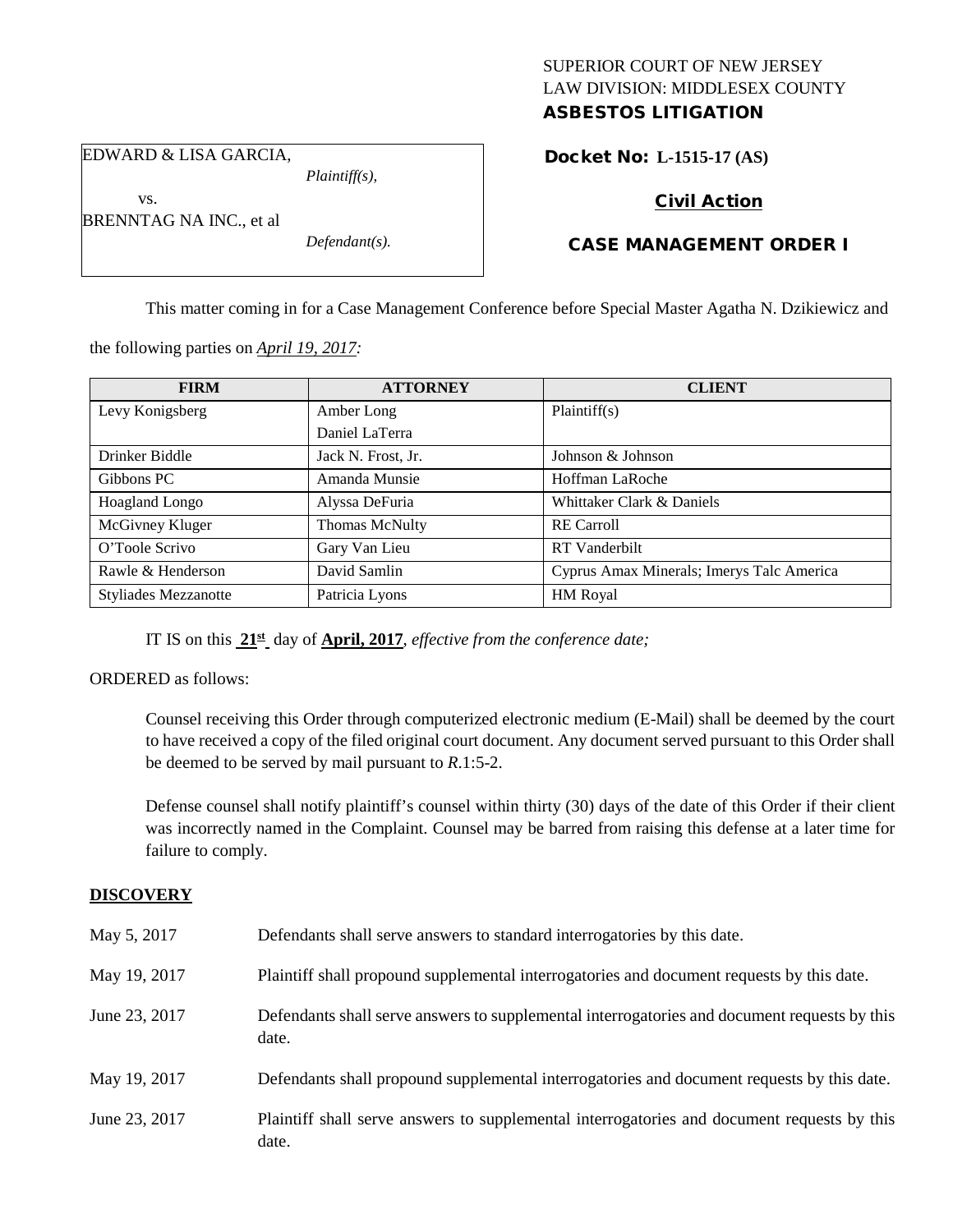- August 31, 2017 Fact discovery, including depositions, shall be completed by this date. Plaintiff's counsel shall contact the Special Master within one week of this deadline if all fact discovery is not completed.
- August 31, 2017 Depositions of corporate representatives shall be completed by this date.

### **EARLY SETTLEMENT**

October 16, 2017 Settlement demands shall be served on all counsel and the Special Master by this date.

#### **SUMMARY JUDGMENT MOTION PRACTICE**

- September 22, 2017 Plaintiff's counsel shall advise, in writing, of intent not to oppose motions by this date.
- October 6, 2017 Summary judgment motions shall be filed no later than this date.
- November 3, 2017 Last return date for summary judgment motions.

### **MEDICAL DEFENSE**

- September 1, 2017 Plaintiff shall serve medical expert reports by this date.
- September 1, 2017 Upon request by defense counsel, plaintiff is to arrange for the transfer of pathology specimens and x-rays, if any, by this date.
- November 15, 2017 Defendants shall identify its medical experts and serve medical reports, if any, by this date. In addition, defendants shall notify plaintiff's counsel (as well as all counsel of record) of a joinder in an expert medical defense by this date.

### **LIABILITY EXPERT REPORTS**

- September 29, 2017 Plaintiff shall identify its liability experts and serve liability expert reports or a certified expert statement by this date or waive any opportunity to rely on liability expert testimony.
- November 15, 2017 Defendants shall identify its liability experts and serve liability expert reports, if any, by this date or waive any opportunity to rely on liability expert testimony.

#### **ECONOMIST EXPERT REPORTS**

- September 29, 2017 Plaintiff shall identify its expert economists and serve expert economist report(s), if any, by this date or waive any opportunity to rely on economic expert testimony.
- November 15, 2017 Defendants shall identify its expert economists and serve expert economist report(s), if any, by this date or waive any opportunity to rely on economic expert testimony.

### **EXPERT DEPOSITIONS**

December 15, 2017 Expert depositions shall be completed by this date. To the extent that plaintiff and defendant generic experts have been deposed before, the parties seeking that deposition in this case must file an application before the Special Master and demonstrate the necessity for that deposition. To the extent possible, documents requested in a deposition notice directed to an expert shall

\_\_\_\_\_\_\_\_\_\_\_\_\_\_\_\_\_\_\_\_\_\_\_\_\_\_\_\_\_\_\_\_\_\_\_\_\_\_\_\_\_\_\_\_\_\_\_\_\_\_\_\_\_\_\_\_\_\_\_\_\_\_\_\_\_\_\_\_\_\_\_\_\_\_\_\_\_\_\_\_\_\_\_\_\_\_\_\_\_\_\_\_\_\_\_\_\_\_\_\_\_\_\_\_\_\_\_\_\_\_